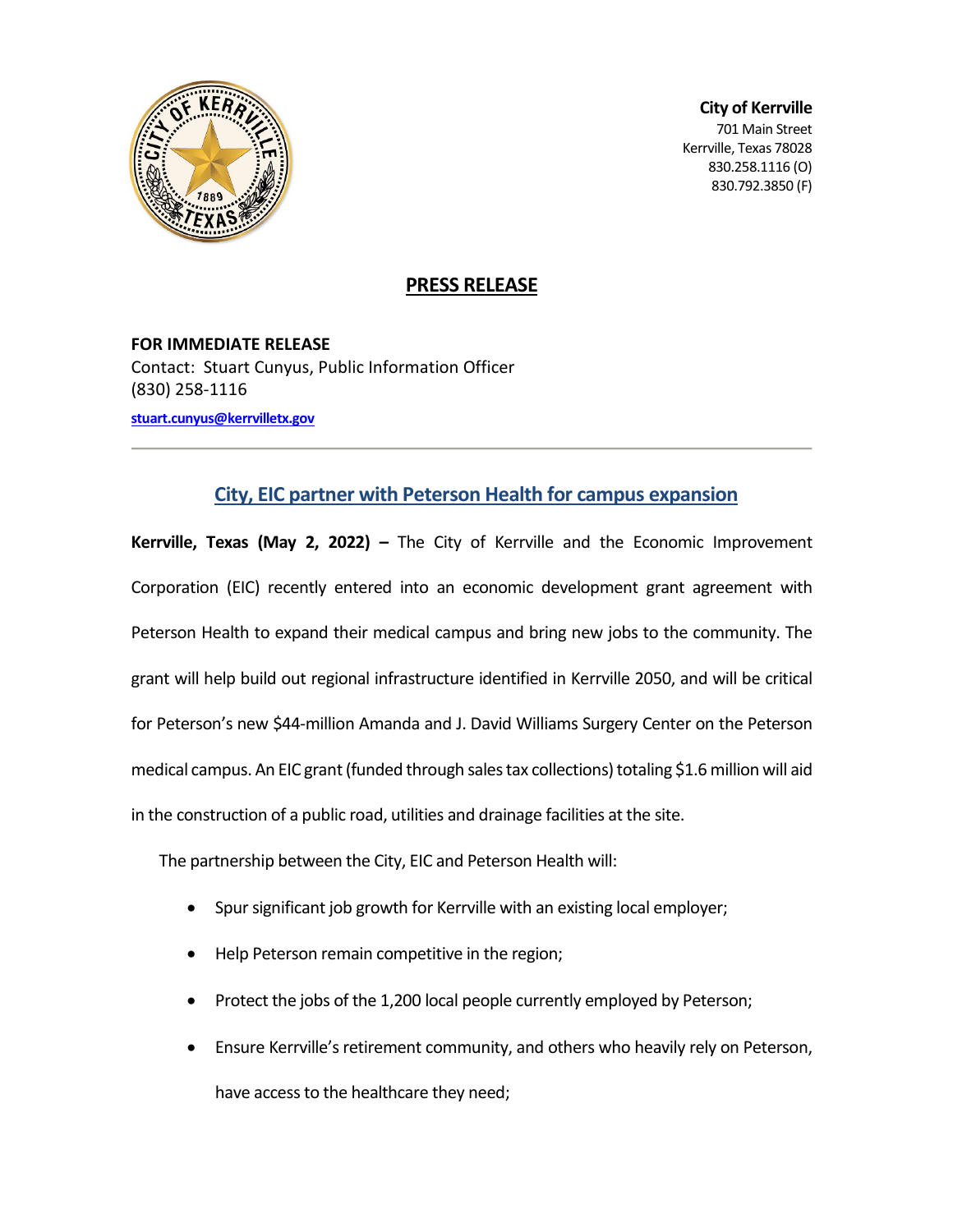- Set the stage for Peterson/Kerrville to be a regional hub for medical procedures;
- Enhance key medical assets in alignment with the Kerrville 2050 plan;
- Invest in Kerrville's Medical District, which was identified as a Strategic Catalyst Area in the Kerrville 2050 plan;
- Pave the way for quality growth in alignment with the community's vision by investing in the public infrastructure now;
- Reinforce the importance of local, exceptional healthcare one of the primary factors people consider when relocating.

EIC funds are derived from 4B sales tax revenues (not property taxes) and can be used to help fund projects that promote or develop new and expanded business enterprises that create or retain primary jobs.

Peterson Health, the largest employer in Kerr County, recently purchased approximately 157 acres of unimproved property adjacent to the existing hospital and has annexed the property into the city limits for future hospital campus expansion and other related uses.